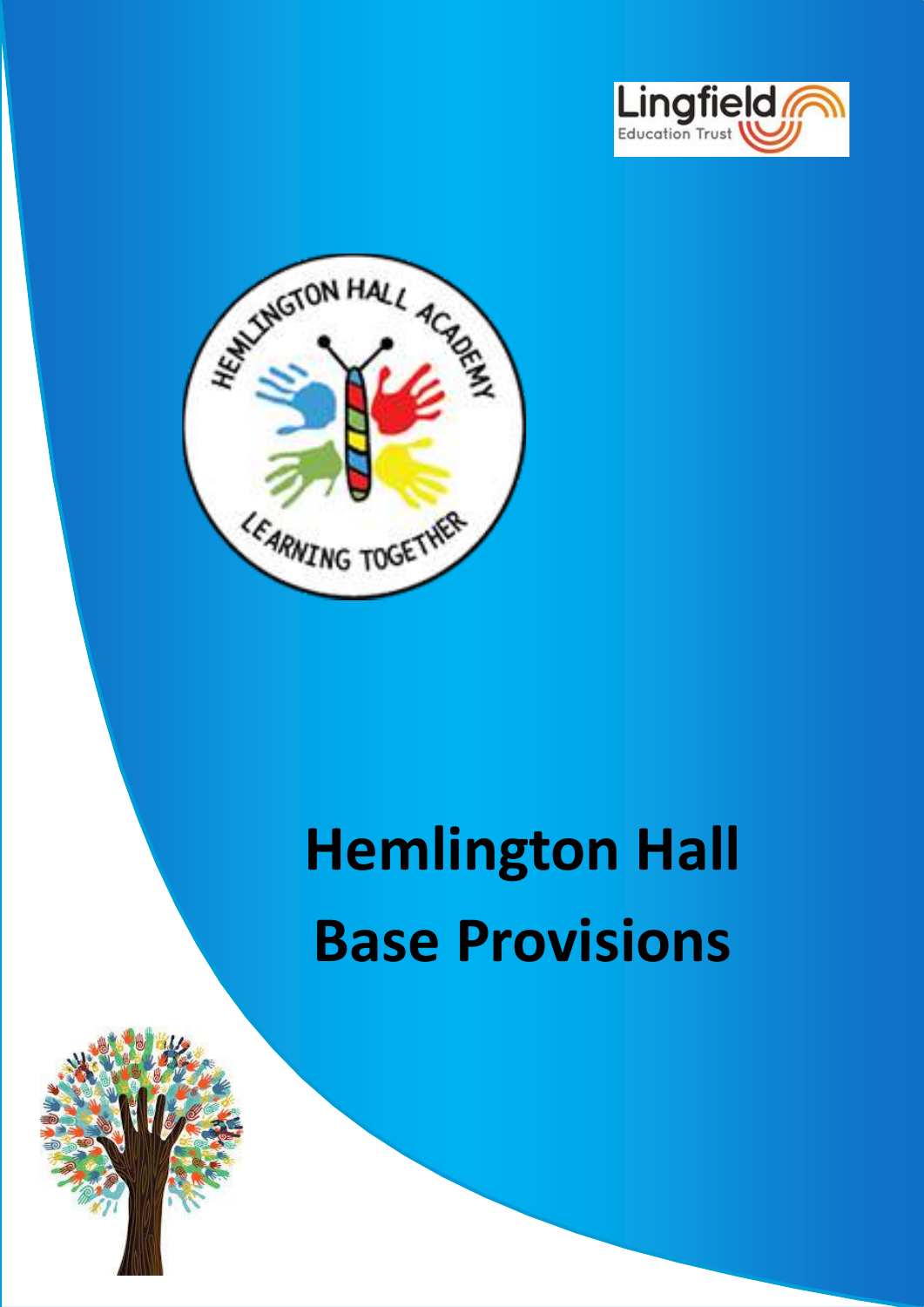#### **Welcome to our school!**

#### **Hemlington Hall Academy**



Welcome to Hemlington Hall Academy!

We pride ourselves on being a highly inclusive school which caters for children from Nursery—Year 6.

The motto of our school is 'Embracing, Encouraging, Educating'' and it is key at Hemlington Hall.

Our Provisions cater for children who meet some of the following criteria;

- Developmental Delay
- Moderate Learning Difficulty
- Severe Learning Difficulty
- Social, Communication and Interaction difficulties including ASD
- Elements of SEMH
- Possible diagnosed medical conditions
- Mild/Moderate Hearing Impairment

Our Bases offer personalised and targeted support to meet the very individual needs of each child with highly qualified and committed staff.

Base 1 has been oversubscribed for the last four years as a result of the excellent provision offered, recognised by Middlesbrough L.A. SEND Team.





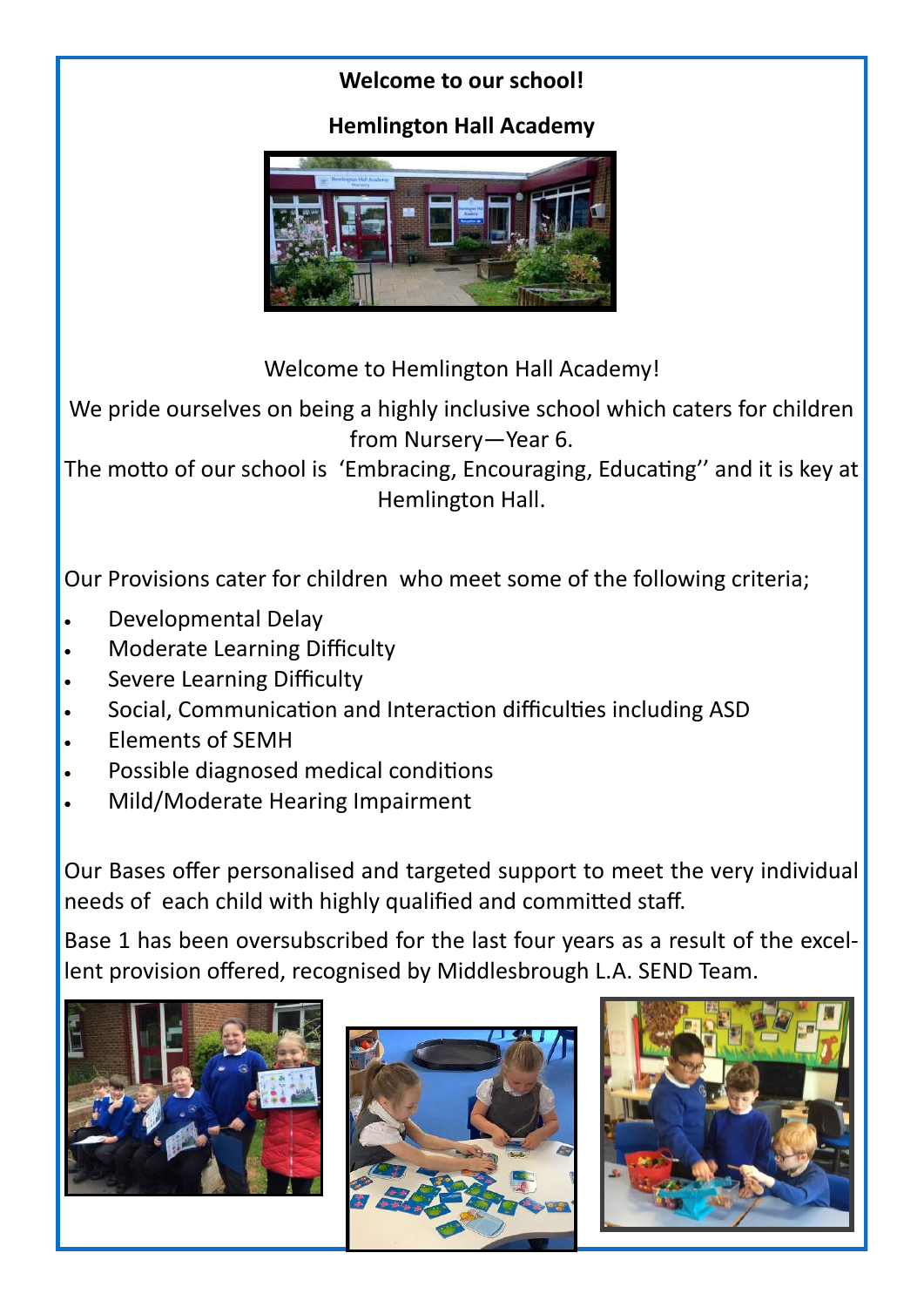The SENDCo, Deputy SENDCo and I work with parents, professional services, schools and specialist providers to manage the complex needs of individual children and ensure the most effective and comprehensive support is available. We also work closely together in a timely manner to ensure the educational and specialist pathway is well-planned and effective for a smooth transition, when the time comes.

All staff are well-trained to support children with additional needs, which underpins our inclusive ethos. We expect excellent behaviour, kindness, respect and good manners from all of our children and in return we promise to provide an excellent education, within a caring school community.

We understand that it can be difficult to decide whether to move your child from their local area to access more specialist provision. Therefore, we have produced this guide to answer some of the questions which you may have as a parent looking to join our school.

We hope you find this guide useful; should you have any further questions or concerns, please do not hesitate to contact us – our details are included at the end of the guide.

Mrs Karen Edmenson

Head Teacher

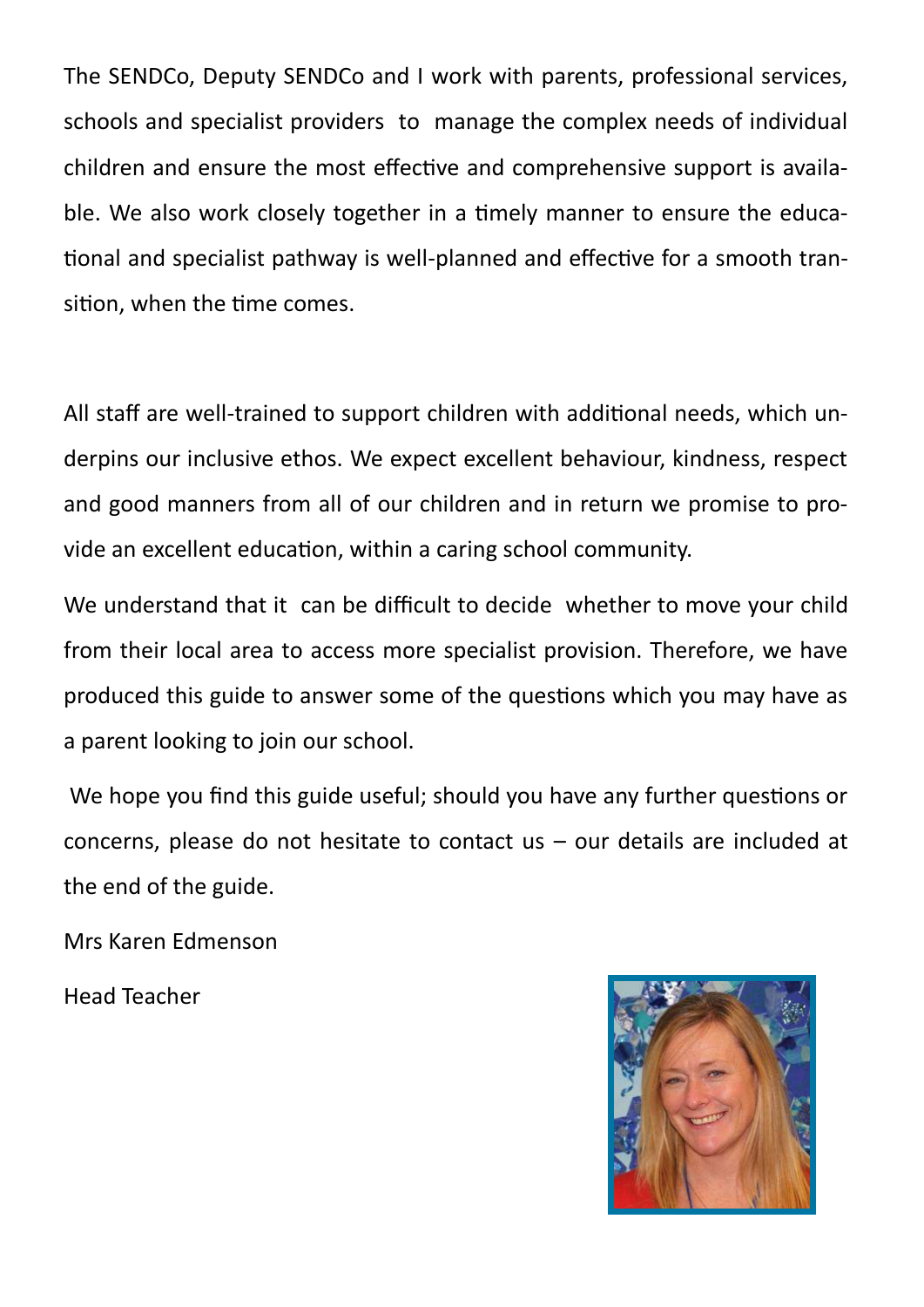#### **Base Provision Overview**

From September 2020, we are pleased to announce that we have expanded our Base Provision so, where it is appropriate, we will be able to offer children specialist support for the whole of their primary school life (Reception to Y6).

The Base provision structured like this;

- Base 1— Resource Base Provision for 15 children from Reception to Year 2.
- Base 2 Resource Base Provision for 12 children in Year 3 and Year 4.
- Base 3 Resource Base Provision for 12 children in Year 5 and 6.

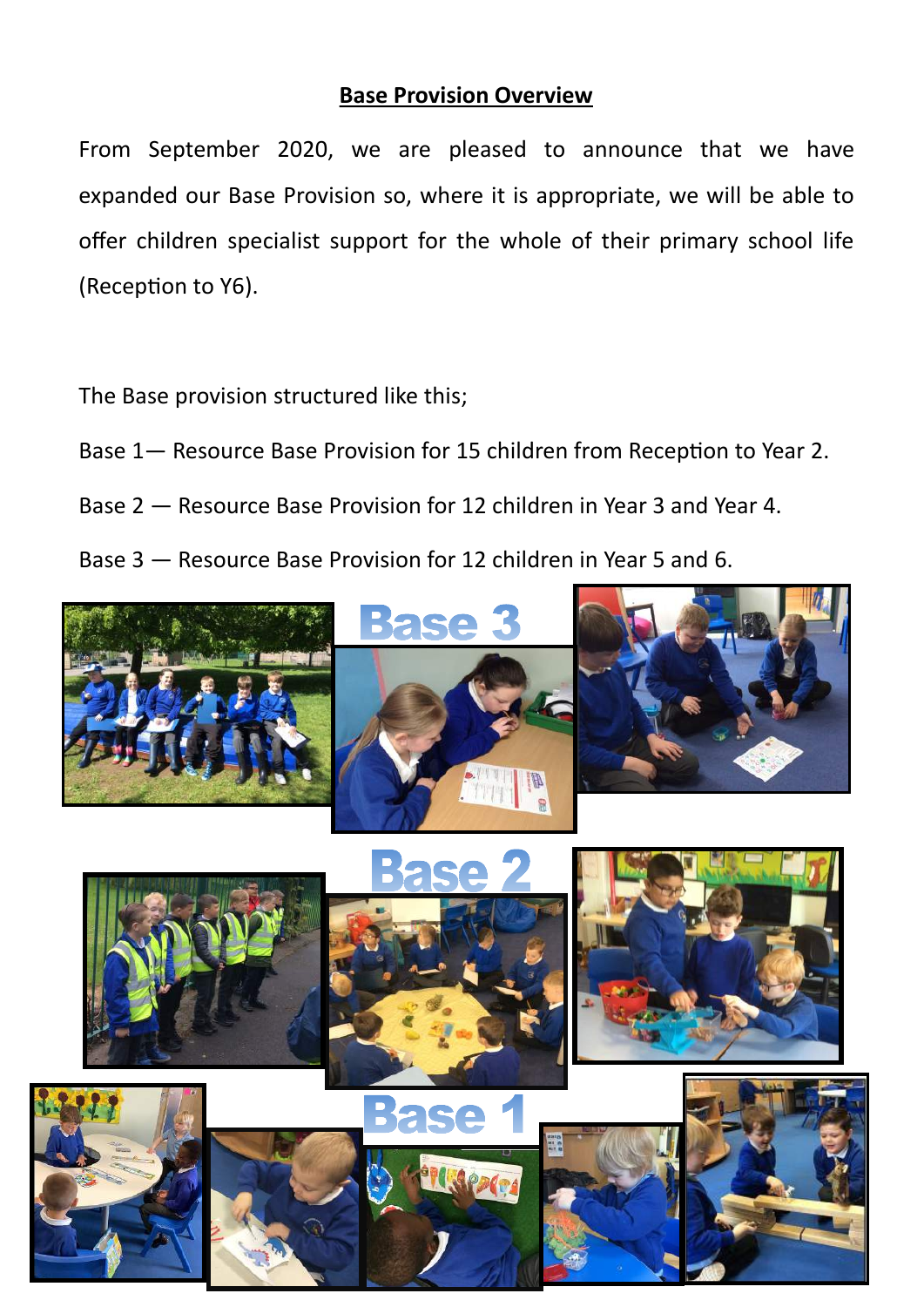#### **What our parents say...**

The best school with the most wonderful staff.

My son has progressed so much sin ce being in the Base.

The Base unit has helped our son so much and due to that help he has become the person he is today.

The staff have so much patience and go above and beyond to support his individual needs.

Not only do they support him in school, they support us at home too.

They gave our son confidence, helped discover what was best for him, gave him push to improve but the time he needed to do that and helped him to be who he is.

> It has really helped with him coming on with his reading and writing and that's what he struggles with the most. He's also more confident now with his work .

I would definitely recommend the base as the staff there have really helped with J's progress. I don't think I would be where I am today

without the Base.

Our son's schooling had been nothing but tears , worry and stress from the first day of school nursery. Since moving to HHA and the Base, I can go to work knowing our son is settled, learning and most importantly, happy. The Base has literally changed our lives. I cannot recommend this setting more. We now cry happy tears when involved with school. He has come on leaps and bounds from the child he was and knowing he is somewhere that just 'gets him' and loves him for his differences is priceless!

My son has made a huge change since joining Hemlington Hall.

The Base unit and teachers are amazing and understand his needs so well as he can be challenging at times, his work has come on leaps and bounds and so proud of the hard work put in by all, he is much more confident .

> I can see a big step in E from the Base.

She has come on loads and gets the support she needs. She is still a little bit anxious but we are working well on that too.



In the Base he had help from teachers and being around other children and he started talking bit by bit he began to be more calm and more happy with life now. Now in Base 2 he has settled in very well and now is reading his school books like he couldn't before, doing his Maths work on his own and these things have been very hard for B.

I am so proud of the way he has come on in the past 5 years he would not be where he is now without all the help and support from all staff from Base 1 and 2.



The Teachers in the Base helped my little girl so much she has come on so well and will be going in to mainstream classes in September. I can't thank them or recommend them enough.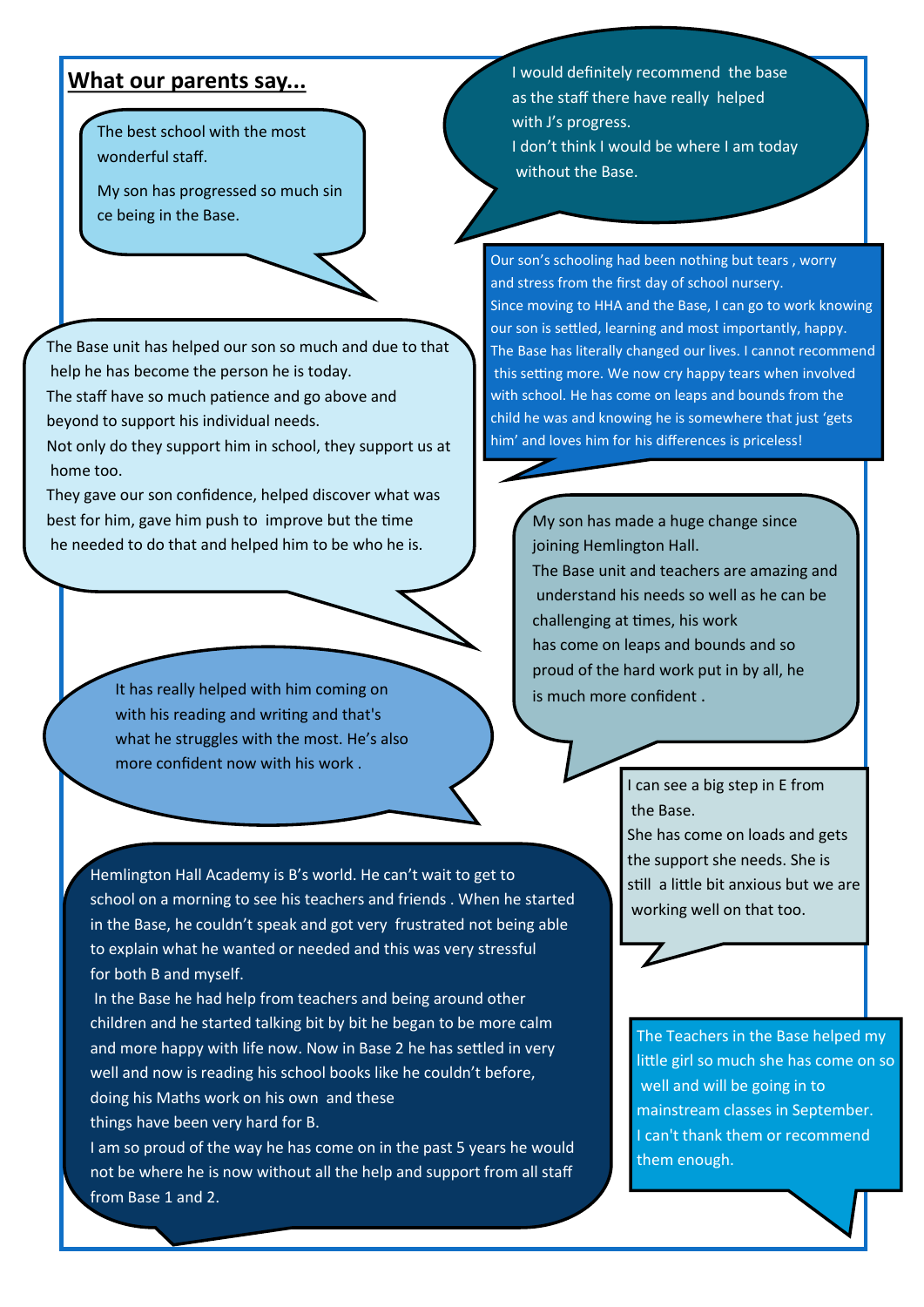#### **How would my child get to Hemlington Hall Academy?**

Generally, our children are collected from home by taxi if they do not live Provision travel in groups together, in a minibus style taxi. If your child was to be offered a place, the transport team would contact you to arrange travel. For reference, their contact number is detailed in 'useful contacts' should you have any questions. All taxis have an escort to ensure your child is safe and happy throughout their journey and our staff are ready to meet your child  $\alpha$ pon arrival. Assessed placements are arranged involving a set  $\alpha$  set  $\alpha$  set  $\alpha$ within walking distance of our school. The taxis are provided by the Local Authority and are free to parents. In most instances, children from our

#### **What does my child need to wear for school?**

Our school uniform is;

- Royal Blue Jumper / cardigan
- White or Pale blue t-shirt
- Grey or black trousers/skirt/dress
- Black, grey or white socks / tights
- Smart black shoes



School will provide children with a PE kit—shorts and t-shirt but ask that you send a pair of black plimsolls into school.

**Please put your child's name in every item of clothing including coats and shoes, so that items are not misplaced and can be easily found if they are.**

For further information and "do's and don'ts" please refer to our website.

You can order sweatshirts, cardigans, polo shirts and fleeces from the school with the school badge / logo.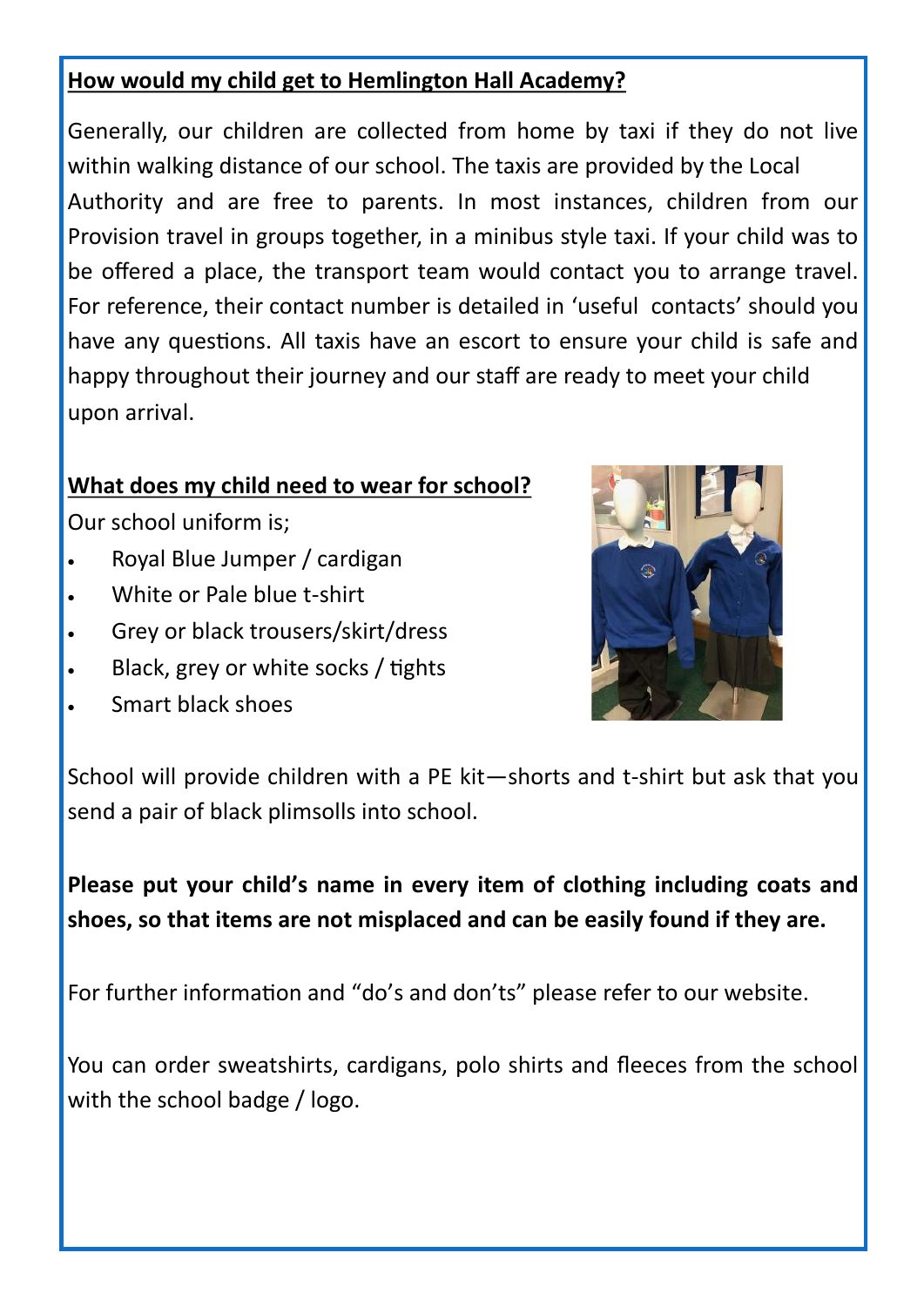#### **Hemlington Hall Bases**

**Why would my child access Mount Pleasant Resource d Provision?**  The majority of children accessing our resourced provision have a diagnosis feel valued, safe and are encouraged to make the socially, communicatively and emotionally from their own individual starting point. All children in our Bases regardless of their Special Educational Need, best possible progress academically,



### **What is a Resource Base Provision / SEN Unit ?**

**A RBP / SEN Unit** is a special provision within a mainstream school where the children with a specific type of SEN are taught mainly within separate classes. The children at Hemlington Hall Academy in the Base also have the opportunity to join year group classes, if appropriate, depending on the needs of the individual child.

#### **How Can you Apply for a Place?**

To gain a place in Hemlington Hall's Base Provisions an application needs to be made to the Local Authority so they can establish which provider will be best and most appropriate to meet the needs of the child. In all cases, the LA and Hemlington Hall Academy work together to ensure that the admission of a child is appropriate for the needs of a child. The number of places are limited each year.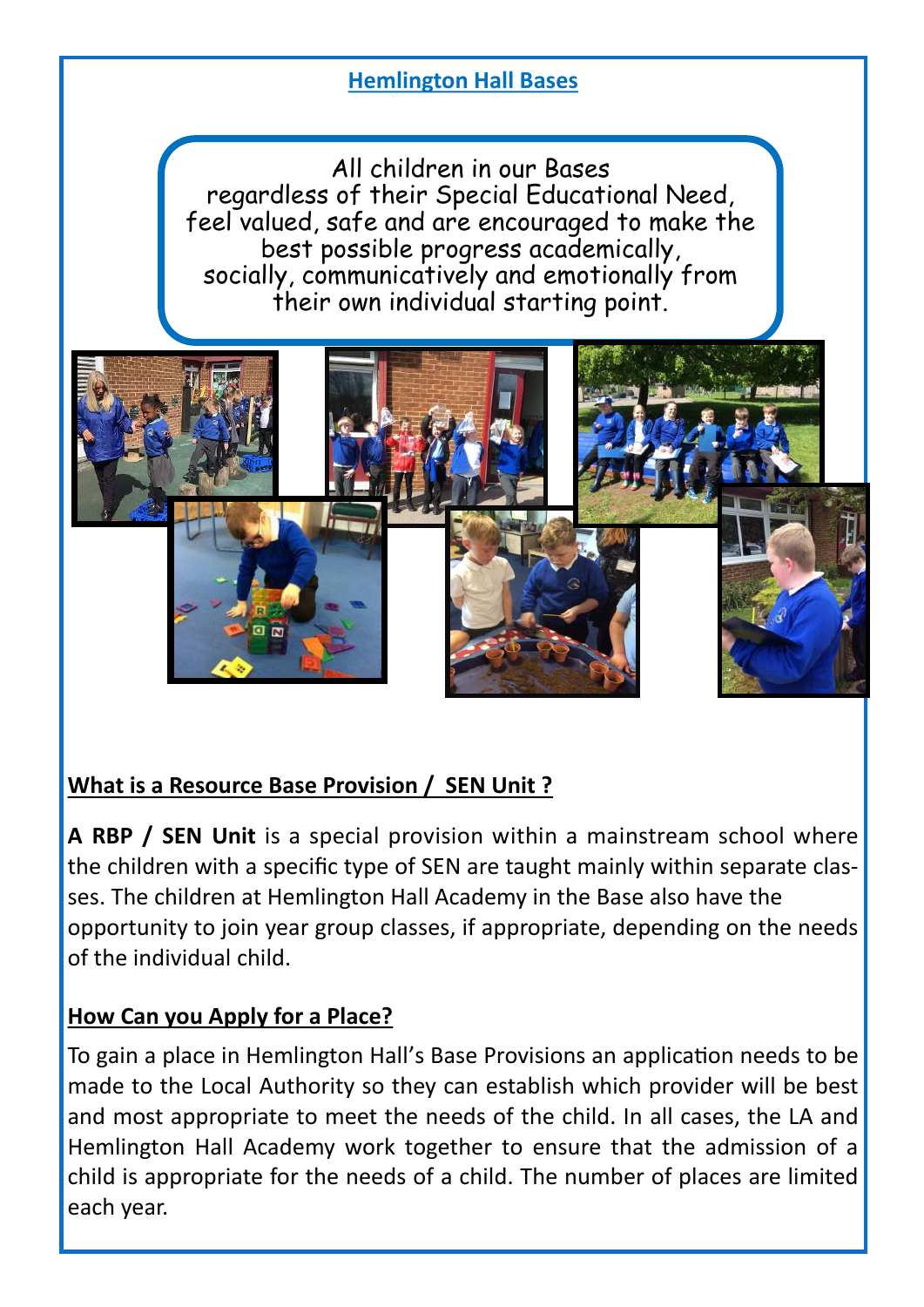#### **Base Place Criteria**

Children who require a Base place at Hemlington Hall Academy will meet some of the following criteria, which will have been evidenced through reports provided by their settings or other professionals.

- Developmental Delay
- Moderate Learning Difficulty
- Severe Learning Difficulty
- Social, Communication and Interaction difficulties including ASD
- Elements of SEMH
- Possible diagnosed medical conditions
- Mild/Moderate Hearing Impairment



#### **What is Development Delay?**

Children develop skills in five main areas of development:

**Cognitive (or thinking) skills:** This is the ability to think, learn and solve problems. It's how your child explores the world around him with his eyes, ears and hands. In [toddlers,](https://www.understood.org/en/learning-attention-issues/signs-symptoms/developmental-milestones/developmental-milestones-for-typical-2-year-olds) it also includes things like learning to count, naming colours and learning new words.

**Social and emotional skills:** This is the ability to relate to other people. That includes being able to express and [control emotions.](https://www.understood.org/en/friends-feelings/common-challenges/self-control/at-a-glance-3-types-of-self-control-issues) In primary-aged children, it means being able to ask for help, show and express feelings and [get along](https://www.understood.org/en/friends-feelings/common-challenges/making-keeping-friends/6-ways-to-help-your-preschooler-connect-with-other-kids)  [with others.](https://www.understood.org/en/friends-feelings/common-challenges/making-keeping-friends/6-ways-to-help-your-preschooler-connect-with-other-kids)

**Speech and language skills:** This is the ability to use and understand language. In primary-aged children, it includes understanding what's said and using words correctly and in ways that others can understand.

**Activities of daily living:** This is the ability to handle everyday tasks. For children, that includes eating, dressing and bathing themselves.

**Fine and gross motor skills:** This is the ability to use small muscles ([fine](https://www.understood.org/en/learning-attention-issues/child-learning-disabilities/movement-coordination-issues/all-about-fine-motor-skills)  [motor\),](https://www.understood.org/en/learning-attention-issues/child-learning-disabilities/movement-coordination-issues/all-about-fine-motor-skills) particularly in the hands, and large muscles ([gross motor\)](https://www.understood.org/en/learning-attention-issues/child-learning-disabilities/movement-coordination-issues/all-about-gross-motor-skills) in the body. In primary aged children, this includes being able to hold utensils, work with objects, draw and write. Gross motors skills in primary-aged children are used to sit upright, walk, jump, run and climb stairs.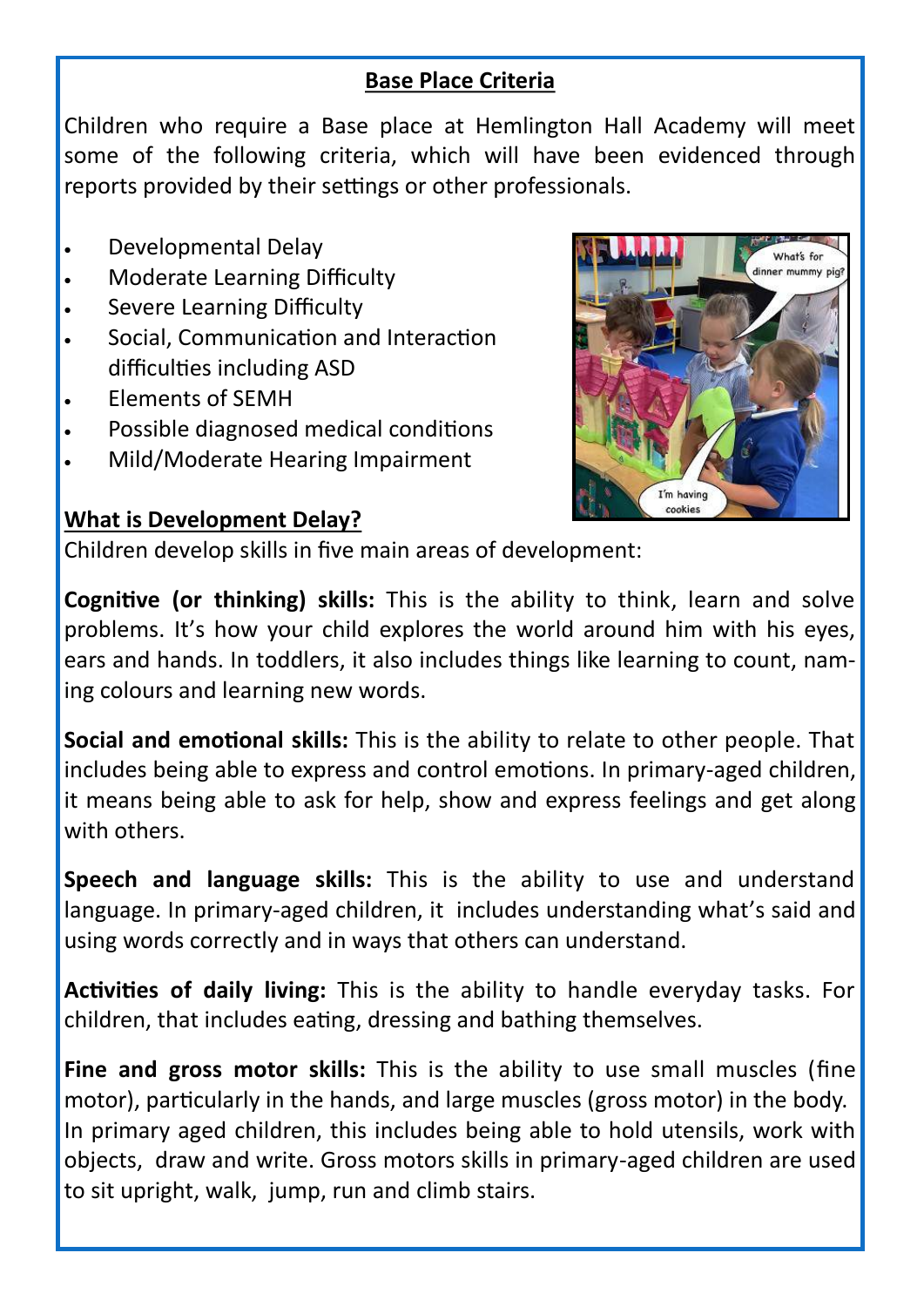#### **What is a Moderate/Severe Learning Difficulty?**

**Moderate Learning Difficulties** (MLD). The general level of academic attainment of these **learners** will be significantly lower than that of their peers. Their cognitive ability and/or attainment levels will be at or below the second percentile. Generally they will have **difficulty** acquiring literacy and numeracy skills.

A **severe learning disability** will be identified at birth or in early childhood. Someone who has a **severe learning disability** will have little or no speech.

#### **What are Communication and Interaction difficulties?**

Children with social communication and interaction difficulties have problems understanding what other people mean. Communication is not just the words we use but how we use our body language, facial expression and tone of voice to communicate with someone else.



Children with these difficulties may find it hard to understand the messages we give to each other without speaking, such as the meaning we put into our voice, the expressions on our faces, and gestures such as waving, pointing or shrugging.

Eye contact is another important part of non-speaking communication, and most of us do this without thinking about it. Children with social communication difficulties may not know instinctively how and when to give eye contact.

Children with social communication and interaction difficulties can also have trouble in understanding what other people are thinking or feeling; finding it difficult to see things from someone else's point of view. They may do things which seem out of place; such as talking in a very loud voice to the person who is standing next to them, talking continually about things that interest them to someone they have never met before, and taking turns can be challenging. This can often make it hard to make or keep friends and join in games.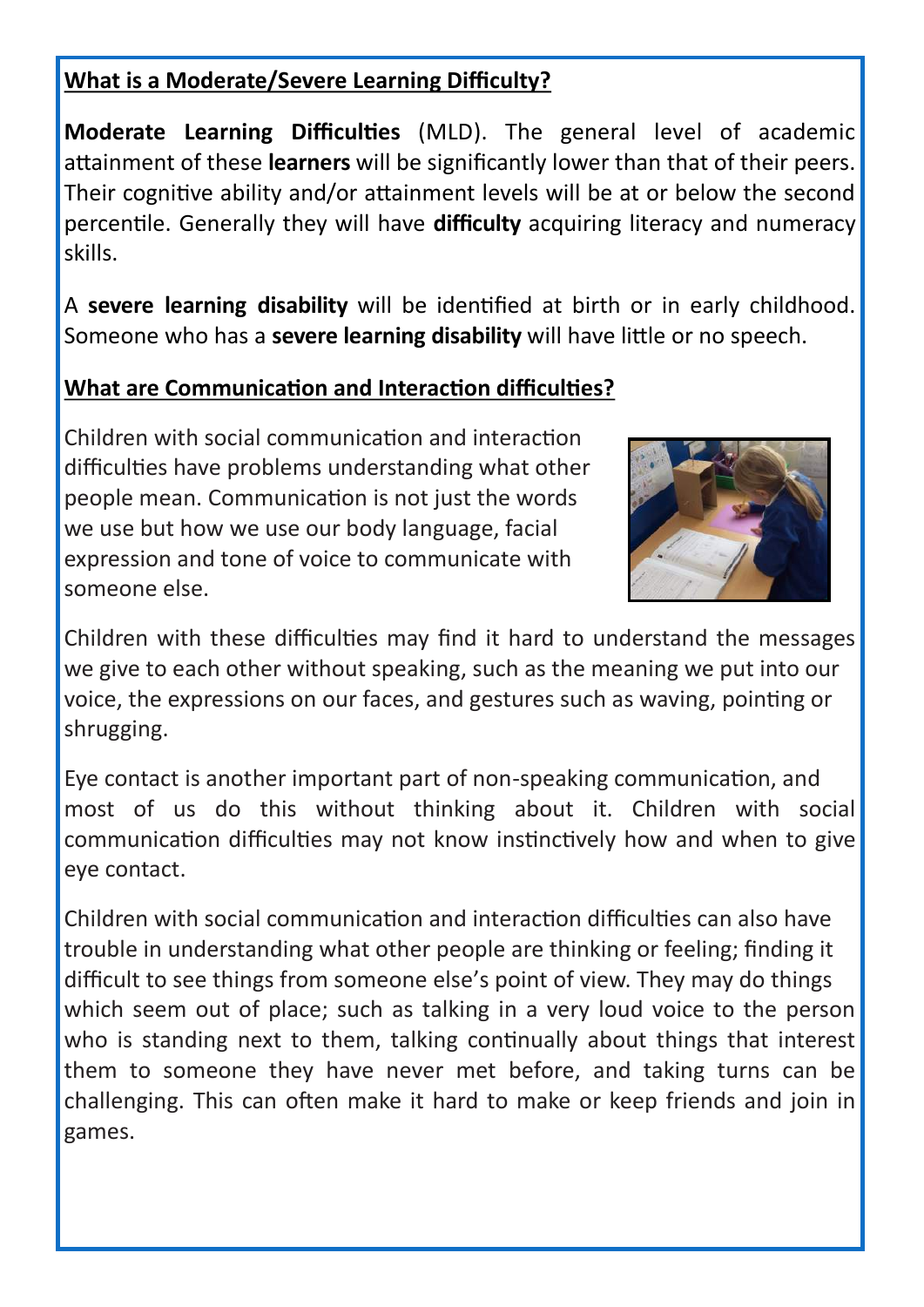#### **WHAT IS AN AUTISTIC SPECTRUM DISORDER? Under SPL**

Autistic Spectrum Disorder describes a developmental disability which affects the way a person communicates and relates to people around them. It is described as a 'spectrum' because there are a wide range of behaviours and difficulties which appear to have autistic tendencies. It can affect people across the range of intellectual ability. There is no cure for ASD, it is a life long condition and can be genetically linked. People who are diagnosed as being

autistic have impairment in the three areas known as the Triad of Impairment. These are:-

#### **1. Impairment of Language and Communication**

Difficulties with language and all forms of communication, including facial expression, gesture and oth-

er body language. Some of the things that will be visible in people with ASD include:

- Facial expression being 'out of line' with speech.
- A lack of pointing to share attention.
- An inappropriate use of, or poor quality, eye-contact.
- A restricted repertoire of gestures.
- A lack of speech, or impaired use of speech eg. pedantic speech, odd intonation, use it out of social context.
- A literal interpretation of what is said.
- Difficulty understanding jokes/idioms/sarcasm.

### **2. Impairment of Social Interaction**

Difficulties with understanding and skills needed for social interaction. This is shown in a number of ways which include:

- A lack of attention to other people.
- Failing to comment on or show things to others.
- Not responding when addressed as a member of a group.
- Behaving inappropriately to the social context.
- Poor awareness of the feelings of others.
- Poor awareness or incomprehension of other people's thoughts/beliefs

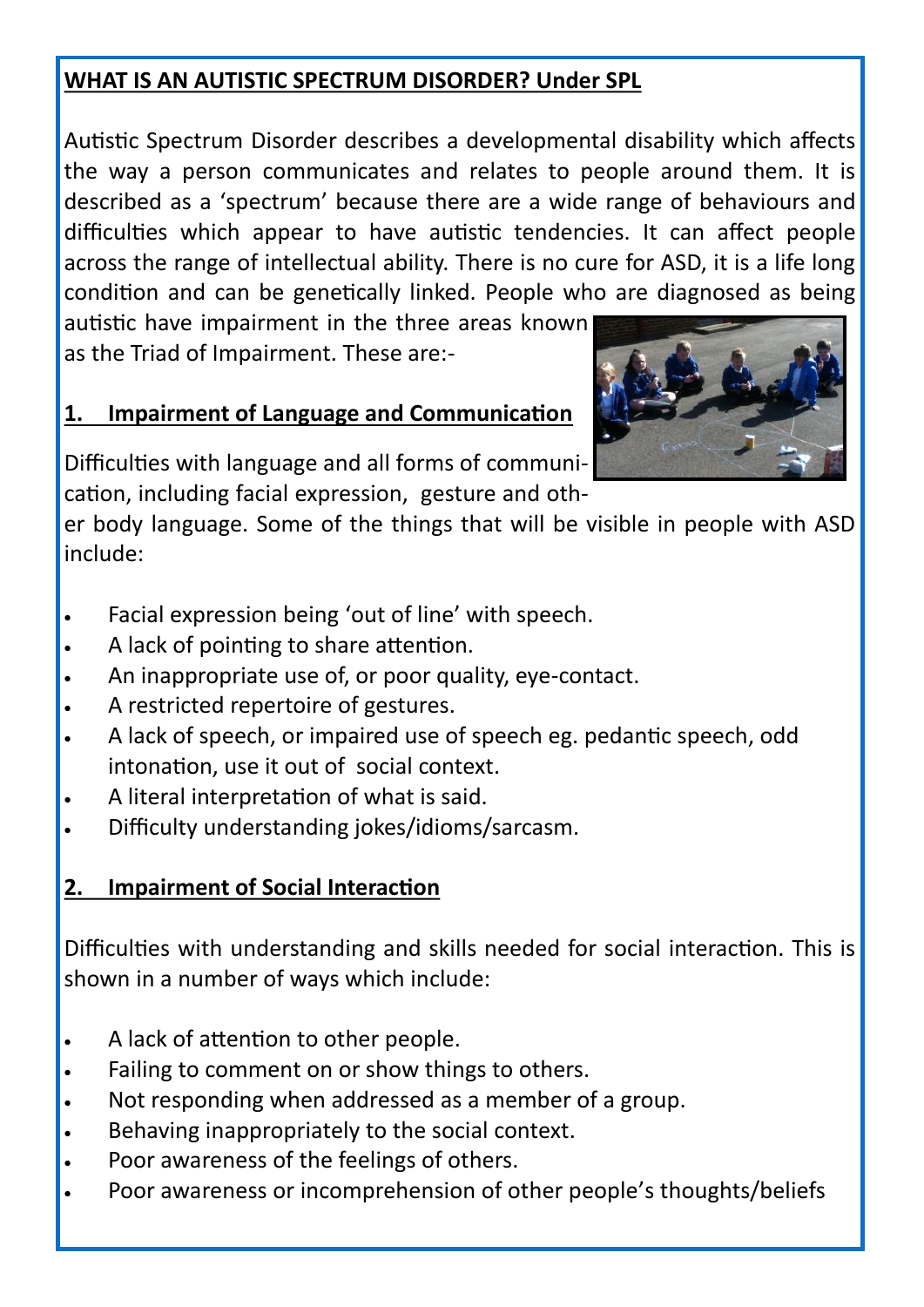#### **3. Impairment of Flexibility of Thought**

There will be evidence of rigidity and inflexibility of thought processes, and a difficulty in producing mental images of what is not present or has not taken place. This can lead to compulsive/obsessive behaviour and a resistance to change in routine. Some of the things visible will include:

- A dependence on routine.
- Being inflexible.
- Resisting change.
- Having obsessive rituals.
- Being preoccupied with a limited range of interests.
- Poor imitation skills.
- A lack of, or minimal symbolic play.
- Difficulty with generalisation.



**All 3 impairments** need to be evident for a diagnosis to be made, but a variation in the overall severity of the difficulties and the way in which they show themselves will be apparent in each individual.

### **What we will provide?**

Inclusion is at the heart of our entire school. We are committed to achieving the best possible outcomes for all of our children, and work hard to ensure that the needs of our pupils are met across the day.

### **In order to meet this challenge, our provision has:**

- A dedicated Base leader and a SENDCo to oversee the provision for all children with additional needs across the school.
- Experienced staff working with children with speech and language difficulties, social interaction difficulties, social, emotional and mental health and cognitive and learning delay.
- A safe, small group nurturing environment with a high staff to pupil ratio to maximise learning opportunities. As a result of high staff ratios a high focus can be given to extend attention, concentration and communication skills and to develop their skills in all areas.
- An environment with clearly defined routines and structures communicated in the most effective and personalised way.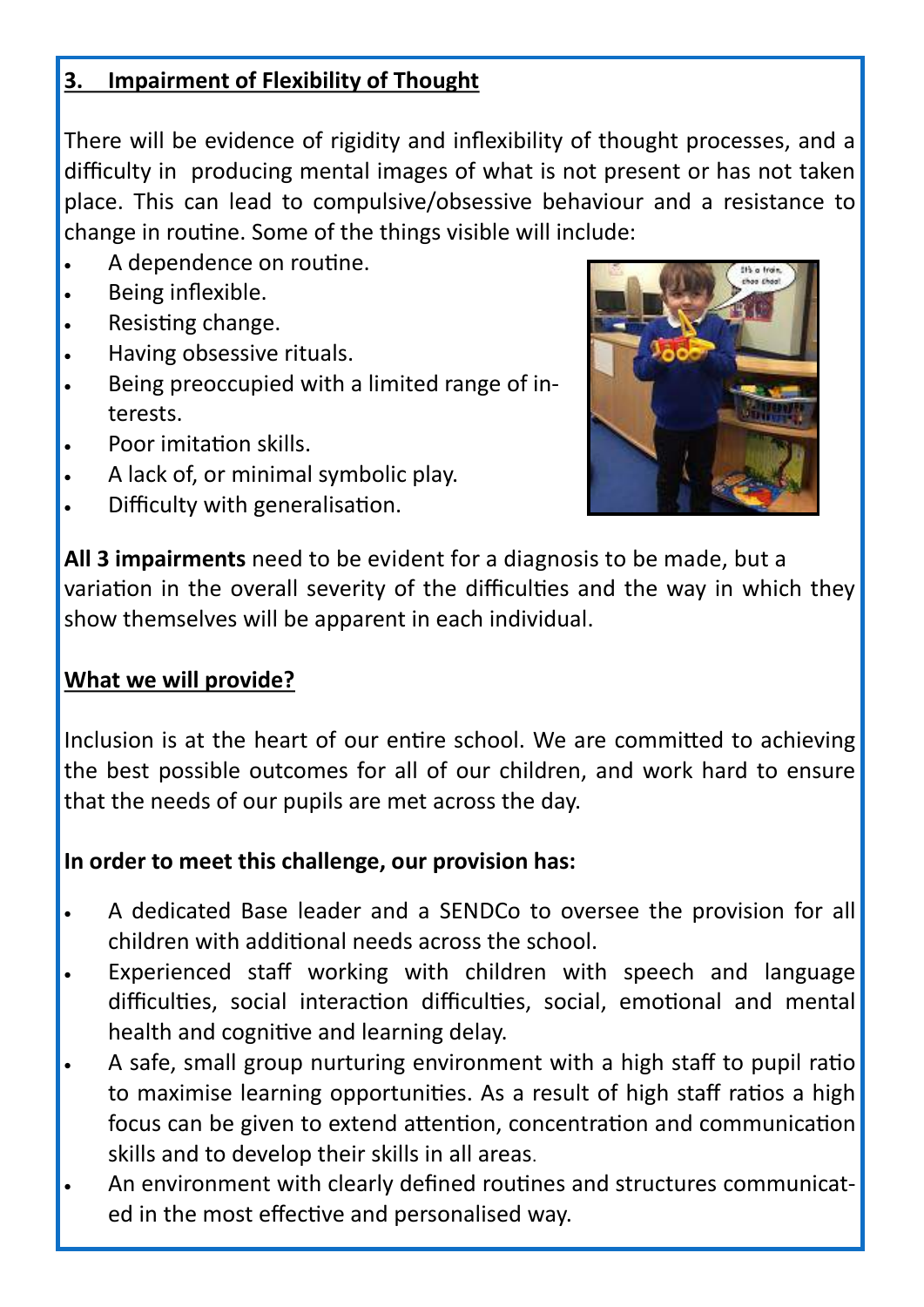- Personalised and small group teaching opportunities, this provides time for 1:1 intensive interactions.
- A safe place to develop physical, gross and fine motor skills.
- Effective monitoring of learning achievement.
- Learning presented in small bursts to optimise short attention spans.
- Activities with a clear beginning and end.
- Staff support with the development of communication skills and language skills.
- Activities which to incorporate therapy and education, where needed.
- Close working relationships between home and school, involving other professionals.
- Staff skilled in adapting learning to meet the needs of the children.
- Learning which can be play based and incorporate multi-sensory approaches to all aspects of the curriculum.
- A close working relationship with a range of agencies to support all aspects of the children's individual needs.
- A Headteacher whom is fully committed to inclusion and high quality experiences for all children.
- A family ethos, where each child and their needs are understood by all of the school community.









### **Curriculum**

At Hemlington Hall Academy we provide children with a flexible approach to a broad and balanced curriculum which enables us to accommodate individual needs and allows the children to reach their full potential. Teaching methods are diverse and within the Base Units they use a range of multi-sensory equipment and strategies to engage children in learning. It is expected that children will make progress towards age expected targets to the best of their ability with a modified teaching and learning environment. Where appropriate children will sit assessments in the same way as their peers. All of the staff in school are aware of the needs of the individual children and embrace and encourage individuality and progress. Children are supported by an adult when learning in year group classes, but when they are comfortable and confident in the supporting adult will gradually be withdraw where possible.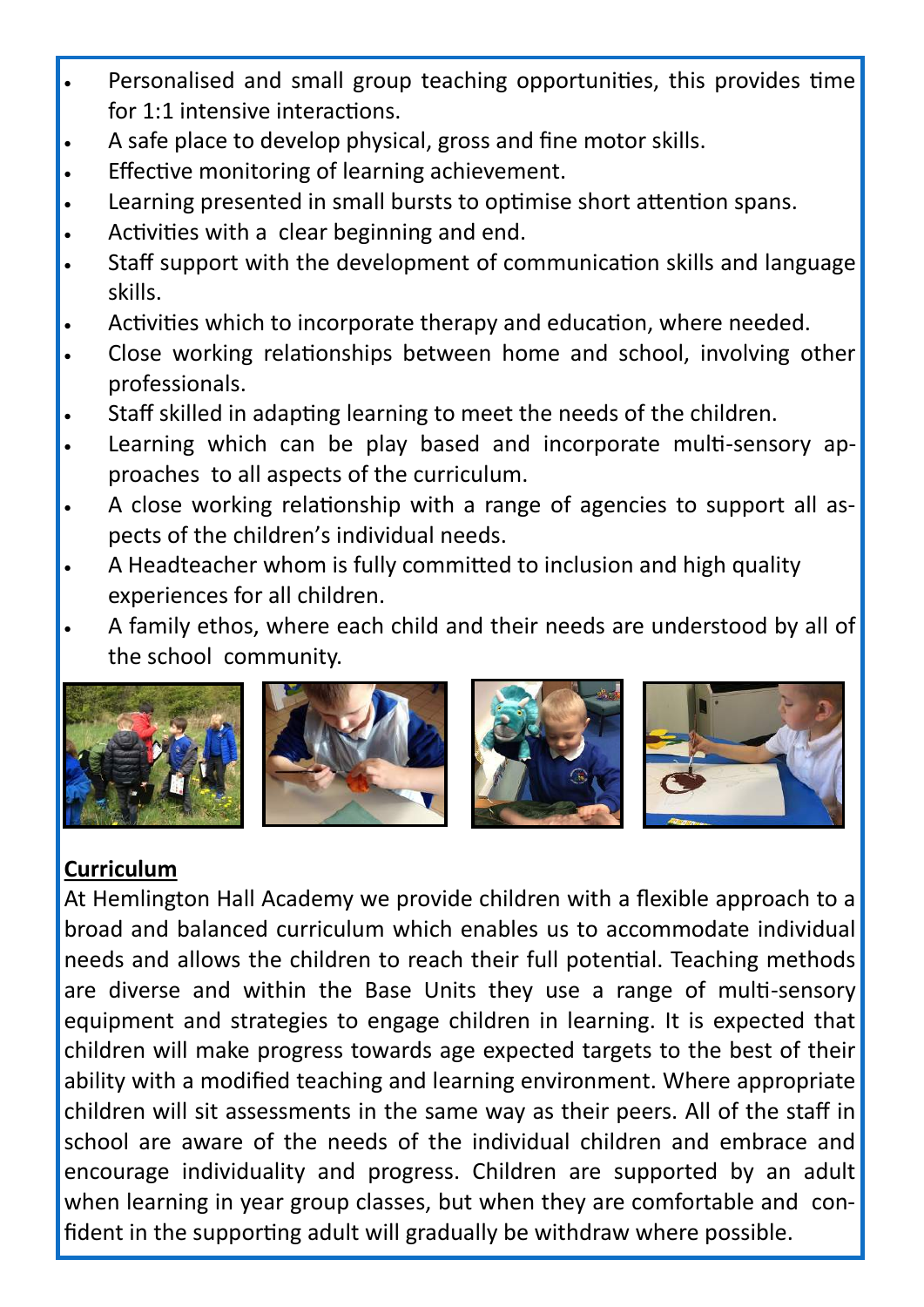

#### **Learning Environment**

- Quality first teaching
- Dedicated Base Unit classrooms
- Daily opportunities for children to be taught in smaller, distinct classes with high levels of support
- Children will be taught in a variety of ways, dependent on the activity and the needs of the child
- Resources to match the needs of the children
- A structured programme and daily routine
- Tasks broken down into small steps
- Visual support for learning
- Space and time for children to cope with and calm down as necessary
- Organisation and Independence
- Interacting and working with others
- Outdoor garden/space
- Sensory room and a quiet room (Base 1)





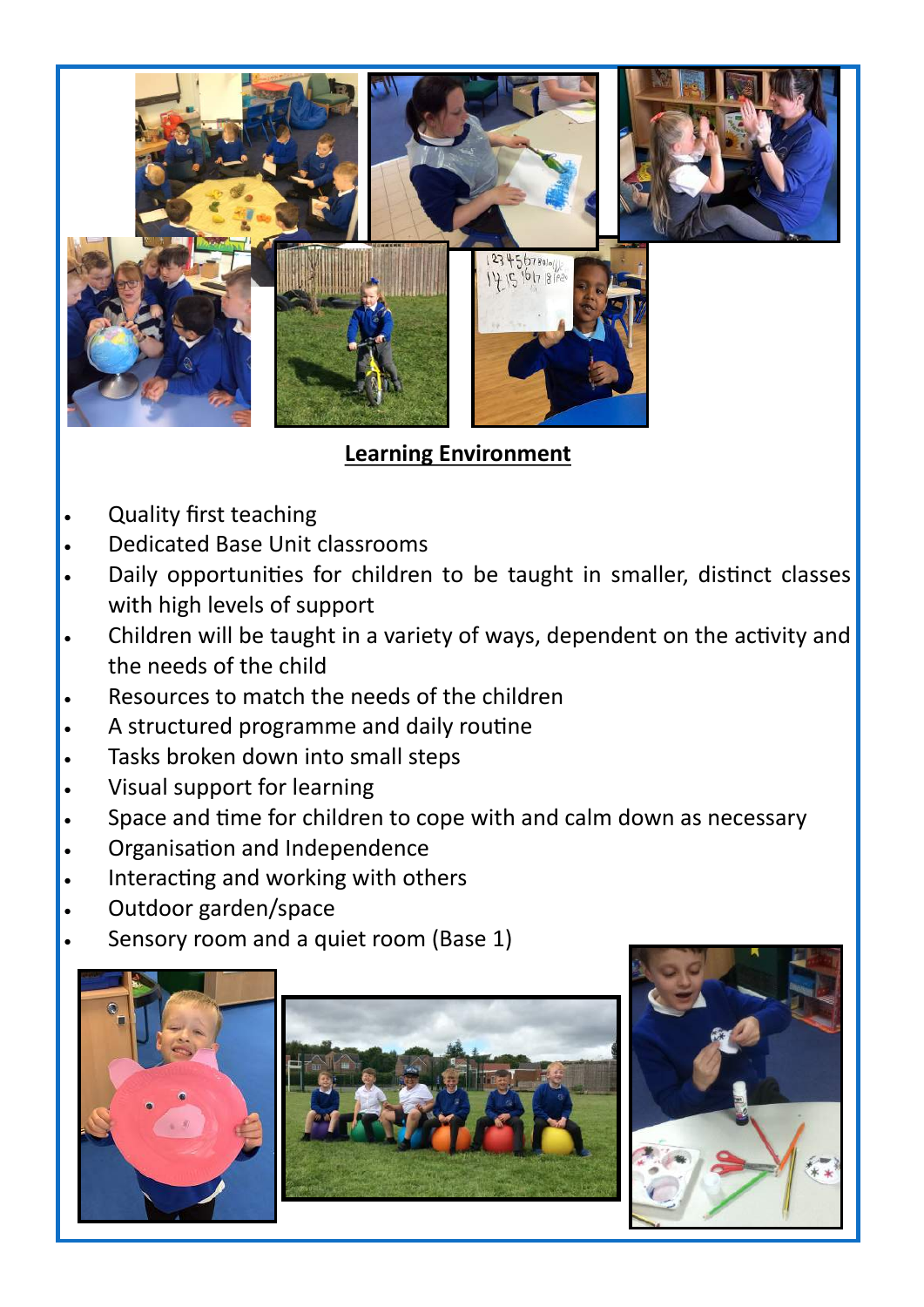#### **What involvement can we have as parents at Hemlington Hall Academy?**

At Hemlington Hall Academy we value the contribution that parents make to their child's education. In order for parents to be fully involved in the life of the school, when they generally do not drop off or pick up their child from school, both school and home must work hard to ensure the lines of communication are kept open through:

- ClassDojo app used to communicate between home and school
- Phone contact with a member of Base staff if there are any issues
- Termly parent meetings to discuss academic and social progress
- Parent / child activities such as Christmas Craft day, World Book Day, etc.
- Review Meetings.



#### **How long will my child stay at Hemlington Hall?**

If your child gets a place in a Base at Hemlington Hall Academy, they will remain with us until Year 6, however there will be an ongoing dialogue between staff at school and yourself as to whether the Base remains the best provision to meet the needs of your child .

At the end of their time, or as we assess and review their progress, a decision will be made whether your child transitions back to their previous school , onto a mainstream setting or if they need to transition to a specialist provision where their support can be continued.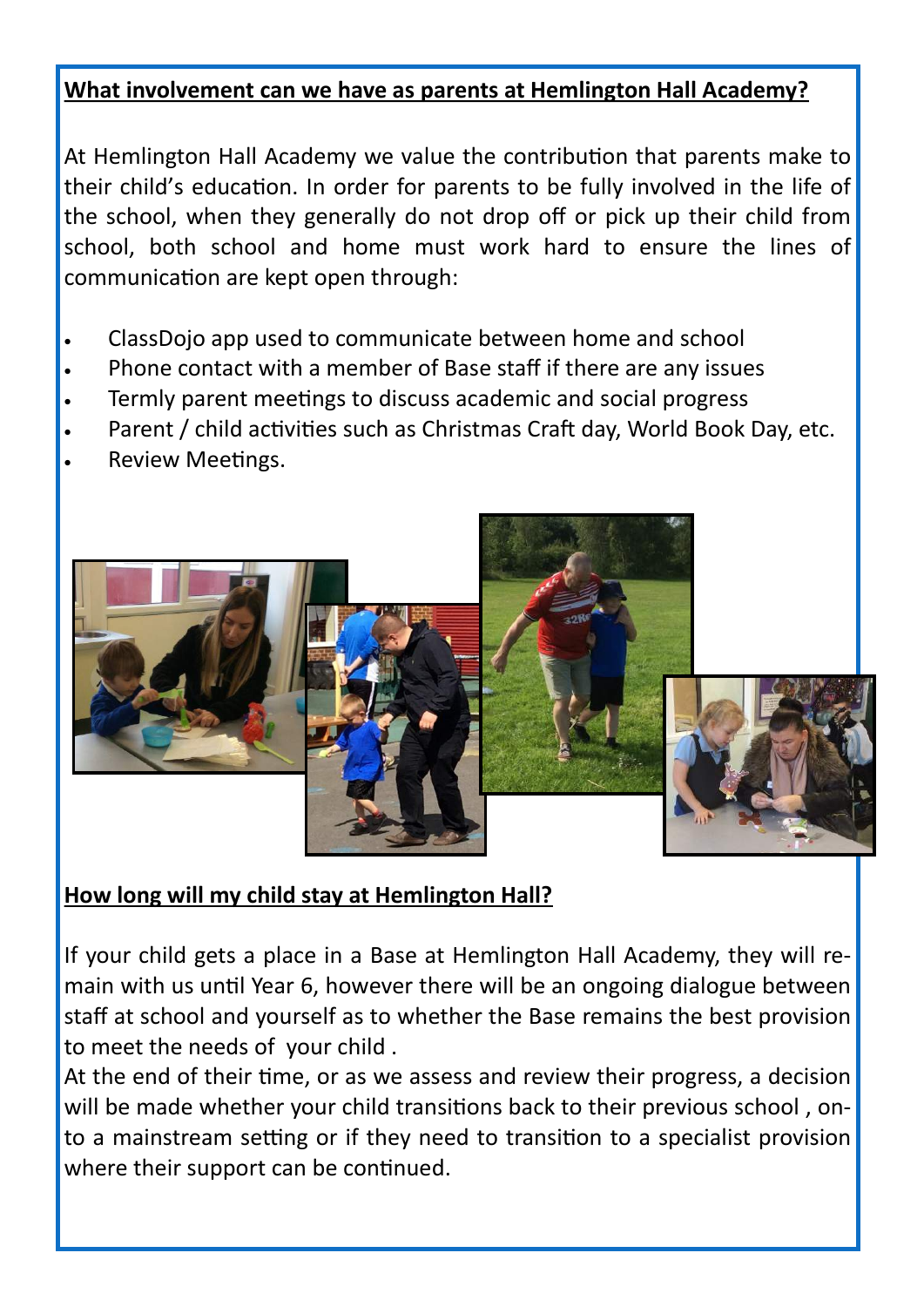# **Who are my main points of contact?** Miss Sarah Lovatt-SENDCo and Base Leader 01642 591171 Mrs He-Deputy SENDCo and ASD Base Teacher 01642 591171 Mrs Karen Edmenson- Head Teacher 1986 1992 1992 1994 1994 Transport 01642 353447 SEN Team-Local Authority 01642 201831 CAMHs 0300 013 2000 Speech and Language 01642 944488 Middlesbrough Psychology Service 01642 727439 Occupational Therapy **01642 944506**